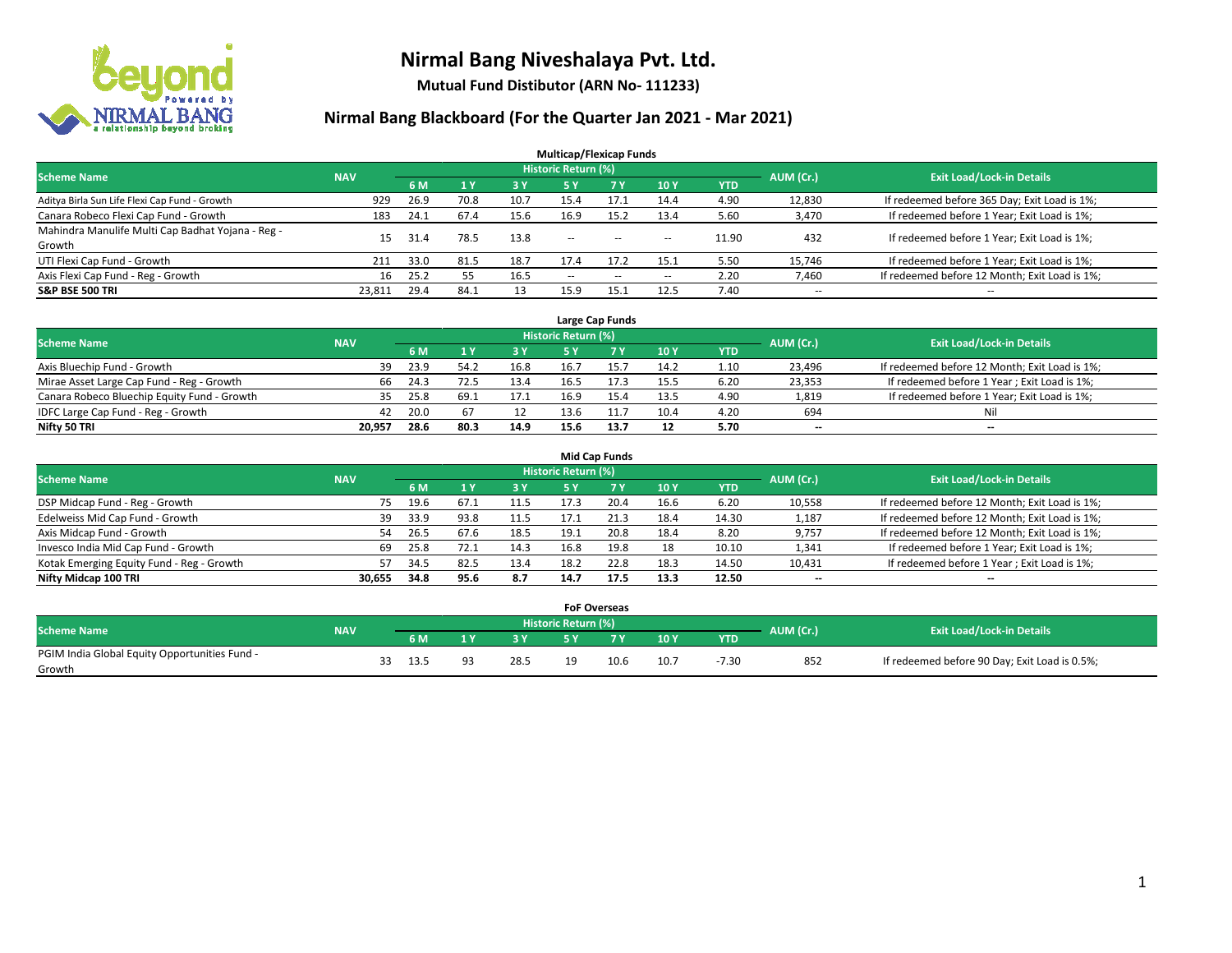

**Mutual Fund Distibutor (ARN No- 111233)**

|                                                  |            |      |              |      |                            | Large & Midcap |      |            |           |                                              |
|--------------------------------------------------|------------|------|--------------|------|----------------------------|----------------|------|------------|-----------|----------------------------------------------|
| <b>Scheme Name</b>                               | <b>NAV</b> |      |              |      | <b>Historic Return (%)</b> |                |      |            | AUM (Cr.) | <b>Exit Load/Lock-in Details</b>             |
|                                                  |            | 6 M  | $\sqrt{1}$ Y | 3 Y  | <b>5 Y</b>                 | 7 <sup>V</sup> | 10Y  | <b>YTD</b> |           |                                              |
| Mirae Asset Emerging Bluechip Fund - Growth      | 78         | 31.4 | 86.3         | 17.9 | 21.5                       | 24.9           | 22.6 | 10.50      | 15,785    | If redeemed before 1 Year; Exit Load is 1%;  |
| Canara Robeco Emerging Equities - Growth         | 129        | 26.8 | 75.2         | 13   | 18.7                       | 23.5           | 19.9 | 7.40       | 7,906     | If redeemed before 1 Year; Exit Load is 1%;  |
| Principal Emerging Bluechip Fund - Growth        | 143        | 28.9 | 76.4         | 11.4 | 17.8                       | 20.8           | 18   | 8.20       | 2,530     | If redeemed before 365 Day; Exit Load is 1%; |
| Invesco India Growth Opportunities Fund - Growth | 44         | 22.6 | 64.8         | 11.5 | 15.3                       | 15.5           | 13.5 | 5.90       | 3,660     | If redeemed before 1 Year; Exit Load is 1%;  |
| Kotak Equity Opportunities Fund - Reg - Growth   | 161        | 25.6 | 71.9         | 13.2 | 16.1                       | 16.9           | 14.1 | 7.80       | 5,177     | If redeemed before 1 Year; Exit Load is 1%;  |
| Tata Large & Mid Cap Fund - Reg - Growth         | 278        | 29.2 | 75.4         | 14   | 14.8                       | 16             | 14.2 | 9.80       | 2,105     | If redeemed before 365 Day; Exit Load is 1%; |
| NIFTY Large Midcap 250 TRI                       | 9,793      | 30.8 | 86.8         | 12.7 | 16.8                       | 17.4           | 14.1 | 9.20       | --        | --                                           |

| <b>Focused Funds</b>                                |            |      |      |      |                     |      |        |            |           |                                               |  |  |  |
|-----------------------------------------------------|------------|------|------|------|---------------------|------|--------|------------|-----------|-----------------------------------------------|--|--|--|
| <b>Scheme Name</b>                                  | <b>NAV</b> |      |      |      | Historic Return (%) |      |        |            | AUM (Cr.) | <b>Exit Load/Lock-in Details</b>              |  |  |  |
|                                                     |            | 6 M  |      | 3 Y  | 5 Y                 |      | 10Y    | <b>YTD</b> |           |                                               |  |  |  |
| Axis Focused 25 Fund - Growth                       | 38         | 27.3 | 60.2 | 15.2 | 18.2                | 17.3 | $\sim$ | 1.60       | 14,699    | If redeemed before 12 Month; Exit Load is 1%; |  |  |  |
| ICICI Prudential Focused Equity Fund - Ret - Growth | 40         | 25.9 | 31.1 | 12.1 | 13.4                | 12.7 | 11.6   | 9.40       | 1,087     | If redeemed before 1 Year; Exit Load is 1%;   |  |  |  |
| SBI Focused Equity Fund - Growth                    | 186        | 26.4 | 53.2 | 12.9 | 15.9                | 18.3 | 17.4   | 6.00       | 13,801    | If redeemed before 1 Year; Exit Load is 1%;   |  |  |  |
| <b>S&amp;P BSE 500 TRI</b>                          | 23.811     | 29.4 | 84.1 | 13   | 15.9                | 15.1 | 12.5   | 7.40       | $- -$     | $\overline{\phantom{a}}$                      |  |  |  |

|                                    |            |           |                                  |       |      | <b>Small Cap Funds</b> |                          |       |       |                                               |
|------------------------------------|------------|-----------|----------------------------------|-------|------|------------------------|--------------------------|-------|-------|-----------------------------------------------|
| <b>Scheme Name</b>                 | <b>NAV</b> | AUM (Cr.) | <b>Exit Load/Lock-in Details</b> |       |      |                        |                          |       |       |                                               |
|                                    |            | 6 M       |                                  | 73 Y. |      |                        | 10Y                      | YTD   |       |                                               |
| Axis Small Cap Fund - Reg - Growth | 43         | 25.4      | ذ.67                             | 16.5  | 18.2 | 21.9                   | $\overline{\phantom{a}}$ | 9.10  | 4,165 | If redeemed before 12 Month; Exit Load is 1%; |
| DSP Small Cap Fund - Reg - Growth  | 78         | 26.7      | 92.2                             | 7.5   | 14.5 |                        | 18.8                     | 10.00 | 6,347 | If redeemed before 12 Month; Exit Load is 1%; |
| SBI Small Cap Fund - Growth        | 78         | 29.7      | 87.4                             | 11.8  | 20.7 | 27.1                   | 21.5                     | 9.50  | 7,311 | If redeemed before 1 Year; Exit Load is 1%;   |
| Nifty Smallcap 100 TRI             | 10.211     | 37.3      | 118.1                            | 2.2   | 12.3 | 14.4                   | 10.5                     | 16.10 | $- -$ | $\overline{\phantom{a}}$                      |

| ELSS Schemes (Tax Saving u/s 80-C)           |            |           |                                  |      |           |        |        |            |        |     |  |  |  |
|----------------------------------------------|------------|-----------|----------------------------------|------|-----------|--------|--------|------------|--------|-----|--|--|--|
| <b>Scheme Name</b>                           | <b>NAV</b> | AUM (Cr.) | <b>Exit Load/Lock-in Details</b> |      |           |        |        |            |        |     |  |  |  |
|                                              |            | 6 M       | 71 Y                             | 3 Y  | <b>5Y</b> | 7V     | 10Y    | <b>YTD</b> |        |     |  |  |  |
| Aditya Birla Sun Life Tax Relief 96 - Growth | 38         | 17.7      | 58.1                             | 8.1  | 13.5      | 16.3   | 13.8   | 2.70       | 13,428 | Nil |  |  |  |
| Axis Long Term Equity Fund - Growth          | 61         | 29.9      | 61.3                             | 15.5 | 16.4      | 18.5   | 18     | 3.00       | 27,216 | Nil |  |  |  |
| Canara Robeco Equity Tax Saver Fund - Growth | 94         | 28.3      | 80                               | 18.4 | 17.7      | 16.8   | 14.4   | 8.40       | 1,725  | Nil |  |  |  |
| Invesco India Tax Plan - Growth              | 67         | 24.1      | 69.6                             | 12.9 | 15.4      | 17.2   | 15.2   | 5.40       | 1,461  | Nil |  |  |  |
| Mirae Asset Tax Saver Fund - Reg - Growth    | 25         | 30.9      | 88.1                             | 17.4 | 21.5      | $\sim$ | $\sim$ | 9.50       | 6,351  | Nil |  |  |  |
| S&P BSE 200 TRI                              | 7,655      | 29.1      | 82.6                             | 14   | 16        | 15     | 12.6   | 6.80       | $- -$  | $-$ |  |  |  |
|                                              |            |           |                                  |      |           |        |        |            |        |     |  |  |  |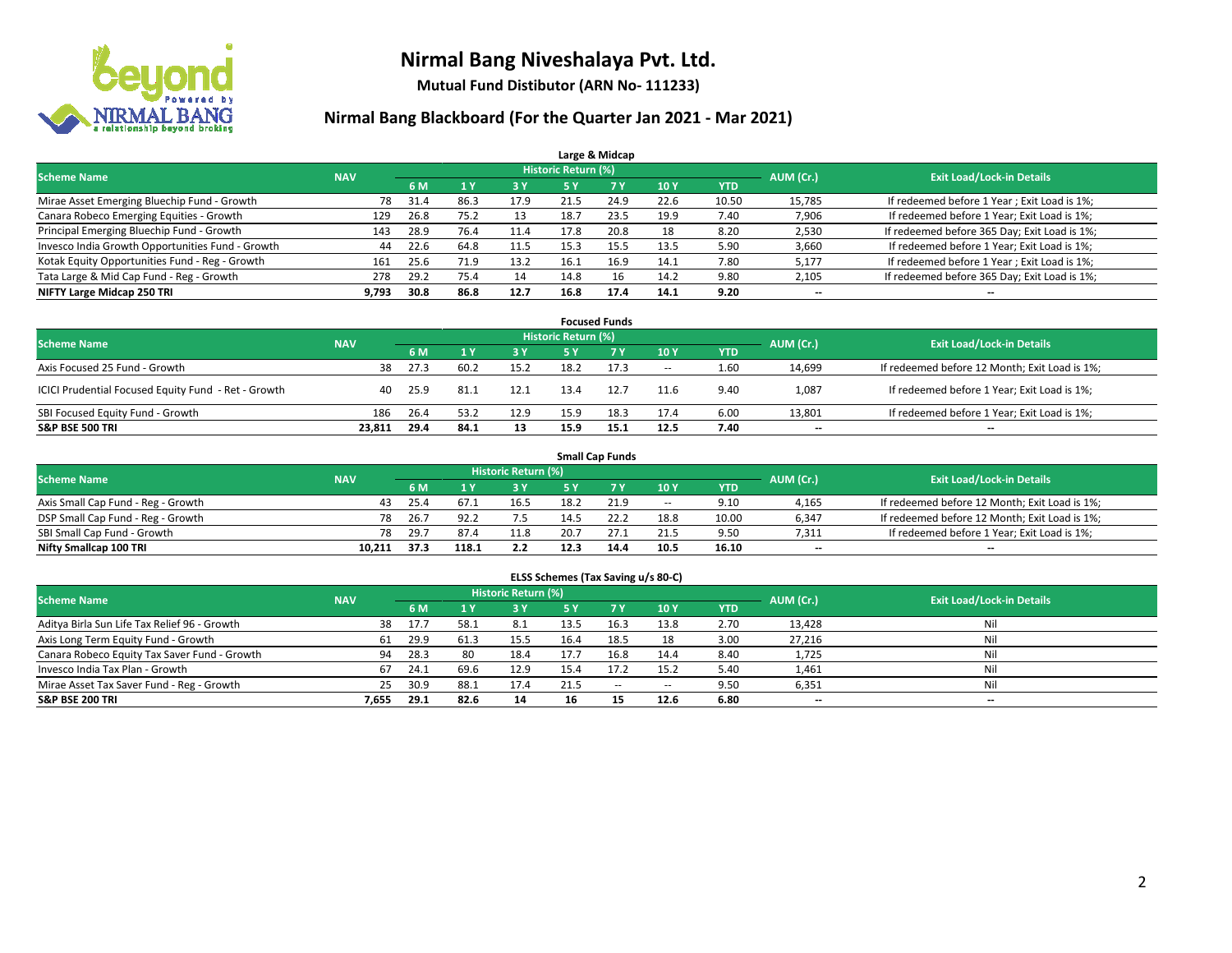

**Mutual Fund Distibutor (ARN No- 111233)**

|                                                           |            |      |      |                            |           | <b>Solution Oriented</b> |        |            |           |                                               |
|-----------------------------------------------------------|------------|------|------|----------------------------|-----------|--------------------------|--------|------------|-----------|-----------------------------------------------|
| <b>Scheme Name</b>                                        | <b>NAV</b> |      |      | <b>Historic Return (%)</b> |           |                          |        |            | AUM (Cr.) | <b>Exit Load/Lock-in Details</b>              |
|                                                           |            | 6 M  | 1Y   | 3 Y                        | <b>5Y</b> | <b>7Y</b>                | 10Y    | <b>YTD</b> |           |                                               |
| <b>HDFC Childrens Gift Fund</b>                           | 154        | 20.5 | 58.9 | 11.2                       | 13.9      | 14.6                     | 14.4   | 5.30       | 4,234     | Nil                                           |
| Tata Retirement Savings Fund - Moderate Plan - Reg        | 37         | 14.3 | 52.5 | 9.5                        | 14        | 16.8                     | $\sim$ | 2.60       | 1,334     | If redeemed before 61 Month; Exit Load is 1%; |
| Tata Retirement Savings Fund - Progressive Plan -<br>Reg  | 37         | 16.4 | 60.5 | 10.1                       | 15.9      | 16.8                     | $\sim$ | 3.20       | 977       | If redeemed before 61 Month; Exit Load is 1%; |
| Tata Retirement Savings Fund - Reg - Conservative<br>Plan | 23         | 5.7  | 20.8 | 7.7                        | 9.4       | 10                       | $\sim$ | 0.30       | 164       | If redeemed before 61 Month; Exit Load is 1%; |
| <b>S&amp;P BSE 200 TRI</b>                                | 7,655      | 29.1 | 82.6 | 14                         | 16        | 15                       | 12.6   | 6.80       | --        | --                                            |

|                                                    |            |      |           |                                  |      | <b>Index Fund</b> |      |            |       |                                               |
|----------------------------------------------------|------------|------|-----------|----------------------------------|------|-------------------|------|------------|-------|-----------------------------------------------|
| <b>Scheme Name</b>                                 | <b>NAV</b> |      | AUM (Cr.) | <b>Exit Load/Lock-in Details</b> |      |                   |      |            |       |                                               |
|                                                    |            | 6 M  |           | 3 Y                              | 5 Y  | <b>7Y</b>         | 10Y  | <b>YTD</b> |       |                                               |
| HDFC Index Fund-NIFTY 50 Plan                      | 135        | 28.3 | 79        | 14.2                             | 14.9 | 13.2              | 11.2 | 5.60       | 2,577 | If redeemed before 3 Day; Exit Load is 0.25%; |
| ICICI Prudential Nifty Next 50 Index Fund - Growth | 30         | 23.2 | 67.4      | 6.3                              | 13.3 | 14.9              | 12.3 | 4.70       | 1,008 | Nil                                           |
| UTI Nifty Index Fund - Growth                      | 98         | 28.4 | 79.8      | 14.4                             | 15.1 | 13.3              | 11.3 | 5.60       | 3,292 | Nil                                           |
| Nifty 50 TRI                                       | 20,957     | 28.6 | 80.3      | 14.9                             | 15.6 | 13.7              | 12   | 5.70       | $- -$ | $\overline{\phantom{a}}$                      |

|                                       |            |      |      |                            |      | <b>Contra/Value Fund</b> |      |      |           |                                             |
|---------------------------------------|------------|------|------|----------------------------|------|--------------------------|------|------|-----------|---------------------------------------------|
| <b>Scheme Name</b>                    | <b>NAV</b> |      |      | <b>Historic Return (%)</b> |      |                          |      |      | AUM (Cr.) | <b>Exit Load/Lock-in Details</b>            |
|                                       |            | 6 M  |      | 8 Y                        |      | 7 V                      | 10Y  | YTD  |           |                                             |
| Invesco India Contra Fund - Growth    | 63         | 24.9 | د.76 | 12.3                       | 16.9 | 18.8                     | 15.3 | 6.30 | 6,431     | If redeemed before 1 Year; Exit Load is 1%; |
| UTI Value Opportunities Fund - Growth | 83         | 29.4 | 76.5 | 13.3                       |      |                          | 12.4 | 7.70 | 5.441     | If redeemed before 1 Year; Exit Load is 1%; |
| <b>S&amp;P BSE 500 TRI</b>            | 23,811     | 29.4 | 84.1 | 13                         | 15.9 |                          | 12.5 | 7.40 | $- -$     | $- -$                                       |

|                                                                           |            |      |       |                     |           | Sector/Thematic |               |            |           |                                               |
|---------------------------------------------------------------------------|------------|------|-------|---------------------|-----------|-----------------|---------------|------------|-----------|-----------------------------------------------|
| <b>Scheme Name</b>                                                        | <b>NAV</b> |      |       | Historic Return (%) |           |                 |               |            | AUM (Cr.) | <b>Exit Load/Lock-in Details</b>              |
|                                                                           |            | 6 M  |       | 3 Y                 | <b>5Y</b> | <b>7Y</b>       | 10Y           | <b>YTD</b> |           |                                               |
| Canara Robeco Consumer Trends Fund - Reg -<br>Growth                      | 56         | 28.7 | 72.6  | 16.5                | 19.3      | 19              | 15.8          | 8.50       | 549       | If redeemed before 1 Year; Exit Load is 1%;   |
| Mirae Asset Great Consumer Fund - Growth                                  | 44         | 21.4 | 59.7  | 11.8                | 17.1      | 16.7            | --            | 6.50       | 1,140     | If redeemed before 1 Year; Exit Load is 1%;   |
| <b>ICICI Prudential Technology Fund - Growth</b>                          | 108        | 33.2 | 157.3 | 29                  | 21.4      | 19.8            | 19.8          | 9.30       | 1,580     | If redeemed before 15 Day; Exit Load is 1%;   |
| Nippon India Pharma Fund - Growth                                         | 241        | 3.1  | 79.2  | 21.3                | 12.7      | 15.7            | 16.8          | $-4.80$    | 4,159     | If redeemed before 1 Month; Exit Load is 1%;  |
| BNP Paribas India Consumption Fund - Reg - Growth                         | 16         | 23.9 | 57    | $- -$               |           |                 | $\sim$ $\sim$ | 6.70       | 682       | If redeemed before 12 Month; Exit Load is 1%; |
| ICICI Prudential Banking and Financial Services Fund -<br>Retail - Growth | 73         | 43.4 | 65.6  |                     | 17.8      | 18.3            | 15.3          | 11.00      | 3,592     | If redeemed before 15 Day; Exit Load is 1%;   |
| <b>S&amp;P BSE 500 TRI</b>                                                | 23,811     | 29.4 | 84.1  | 13                  | 15.9      | 15.1            | 12.5          | 7.40       | --        | --                                            |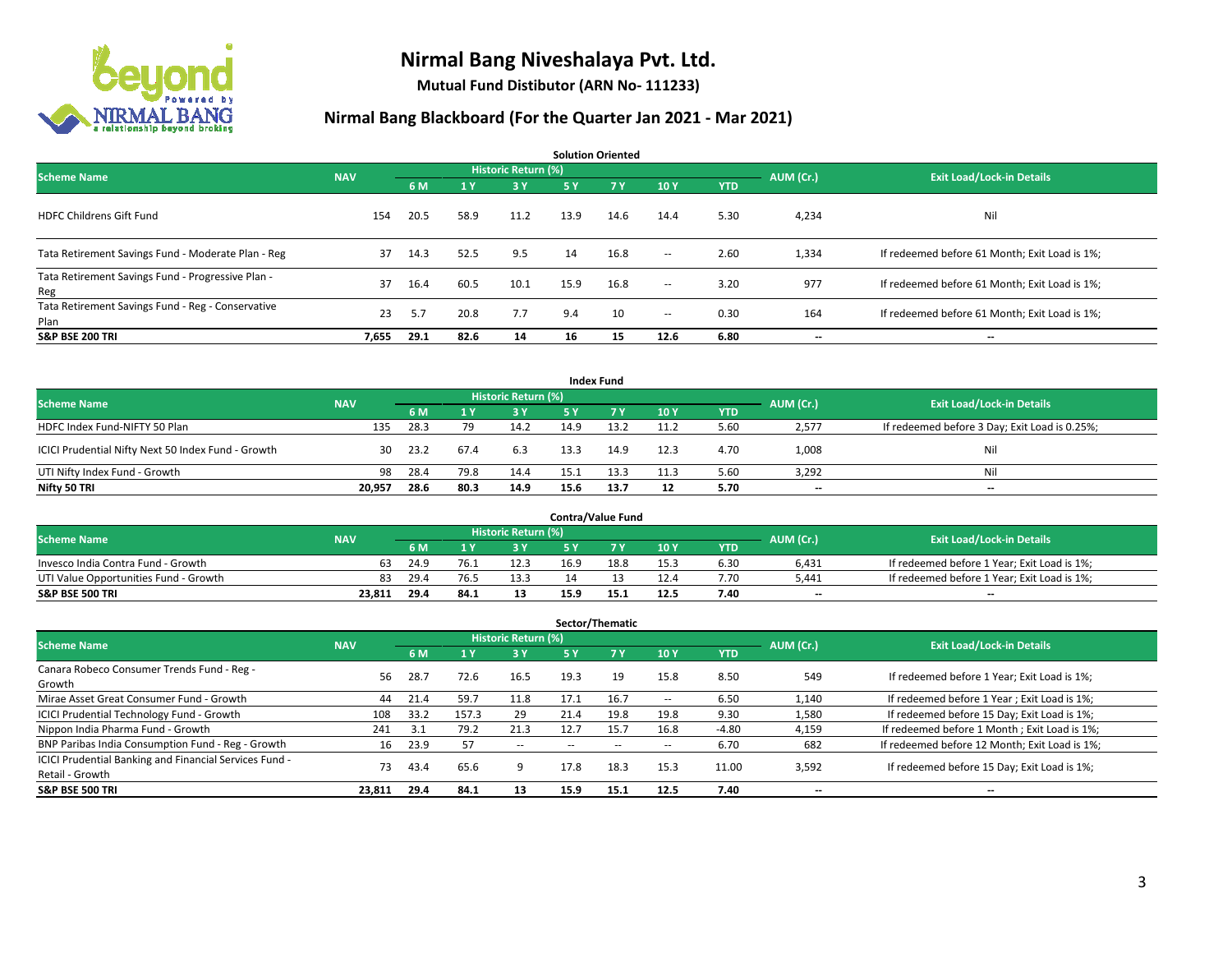

**Mutual Fund Distibutor (ARN No- 111233)**

| <b>Dynamic Asset Allocation Funds</b>                      |            |      |      |                            |      |        |                          |            |           |                                               |  |  |  |
|------------------------------------------------------------|------------|------|------|----------------------------|------|--------|--------------------------|------------|-----------|-----------------------------------------------|--|--|--|
| <b>Scheme Name</b>                                         | <b>NAV</b> |      |      | <b>Historic Return (%)</b> |      |        |                          |            | AUM (Cr.) | <b>Exit Load/Lock-in Details</b>              |  |  |  |
|                                                            |            | 6 M  |      | 3 Y                        | 5 Y  | 7 Y    | 10 Y                     | <b>YTD</b> |           |                                               |  |  |  |
| ICICI Prudential Balanced Advantage Fund - Reg -<br>Growth | 44         | 15.4 | 48.3 | 10.5                       | 11.9 | 12.3   | 12.8                     | 4.10       | 29,912    | If redeemed before 1 Year; Exit Load is 1%;   |  |  |  |
| Nippon India Balanced Advantage Fund - Growth              | 109        | 15.2 | 37.6 | 10                         | 12.6 | 12.4   | 11.2                     | 4.20       | 3,081     | If redeemed before 12 Month; Exit Load is 1%; |  |  |  |
| Edelweiss Balanced Advantage Fund - Growth                 | 31         | 16.7 | 42.4 | 12.9                       | 11.8 | 12.6   | 11.1                     | 3.80       | 2,940     | If redeemed before 365 Day; Exit Load is 1%;  |  |  |  |
| Kotak Balanced Advantage Fund - Reg - Growth               | 13         | 11.1 | 45.5 | $\sim$ $-$                 | --   | $\sim$ | $\overline{\phantom{a}}$ | 2.80       | 7,001     | If redeemed before 1 Year; Exit Load is 1%;   |  |  |  |
| NIFTY 50 Hybrid Composite Debt 65:35 Index                 | 12.759     | 18.8 | 53.3 | 13.7                       | 13.6 | 12.6   | 11.2                     | 3.30       | $- -$     | --                                            |  |  |  |

| <b>Hybrid Aggressive</b>                        |            |      |      |                            |      |      |        |            |           |                                               |  |  |  |
|-------------------------------------------------|------------|------|------|----------------------------|------|------|--------|------------|-----------|-----------------------------------------------|--|--|--|
| <b>Scheme Name</b>                              | <b>NAV</b> |      |      | <b>Historic Return (%)</b> |      |      |        |            | AUM (Cr.) | <b>Exit Load/Lock-in Details</b>              |  |  |  |
|                                                 |            | 6 M  |      | 2 V                        |      |      | 10Y    | <b>YTD</b> |           |                                               |  |  |  |
| Canara Robeco Equity Hybrid Fund - Growth       | 210        | 19.6 | 51.1 | 13.6                       | 14.8 |      | 13.7   | 4.50       | 4,565     | If redeemed before 1 Year; Exit Load is 1%;   |  |  |  |
| SBI Equity Hybrid Fund - Growth                 | 172        | 21.0 | 46   | 12.3                       | 13.1 |      | 13.6   | 4.70       | 36.765    | If redeemed before 12 Month; Exit Load is 1%; |  |  |  |
| Mirae Asset Hybrid - Equity Fund - Reg - Growth | 19         | 20.5 |      | 12.7                       | 14.4 | $-$  | $\sim$ | 5.30       | 4,714     | If redeemed before 1 Year; Exit Load is 1%;   |  |  |  |
| NIFTY 50 Hybrid Composite Debt 65:35 Index      | 12.759     | 18.8 | 53.3 | 13.7                       | 13.6 | 12.6 | 11.2   | 3.30       | $-$       | $-$                                           |  |  |  |

| Gold                                    |            |         |      |                     |     |     |       |            |           |                                                                  |  |  |  |
|-----------------------------------------|------------|---------|------|---------------------|-----|-----|-------|------------|-----------|------------------------------------------------------------------|--|--|--|
| <b>Scheme Name</b>                      | <b>NAV</b> |         |      | Historic Return (%) |     |     |       |            | AUM (Cr.) | <b>Exit Load/Lock-in Details</b>                                 |  |  |  |
|                                         |            | 6 M     |      | 73 Y.               | 5 Y |     | 10Y   | <b>YTD</b> |           |                                                                  |  |  |  |
| HDFC Gold Fund - Growth                 | 14         | $-13.3$ |      |                     |     | 4.6 | $\!-$ | $-10.50$   | 1,082     | If redeemed before 6 Months; Exit Load is 2%; If redeemed bet. 6 |  |  |  |
|                                         |            |         |      |                     |     |     |       |            |           | Months to 12 Months; Exit Load is 1%;                            |  |  |  |
| Kotak Gold Fund - Reg - Growth          | 19         | $-14.3$ |      | 13.8                |     | 4   | $\!-$ | $-10.00$   | 808       | If redeemed before 1 Year; Exit Load is 1%;                      |  |  |  |
| Nippon India Gold Savings Fund - Growth | 18         | $-13.5$ |      | 12.7                |     | 4.4 | 6.3   | $-10.40$   | 1,275     | If redeemed before 15 Day; Exit Load is 1%;                      |  |  |  |
| <b>Prices of Gold</b>                   | 44.788     | $-13.2$ | 10.9 | 14.1                |     | 5.9 |       | $-10.40$   | --        | $- -$                                                            |  |  |  |

| <b>Arbitrage Fund</b>                      |            |    |     |     |                            |  |     |                          |            |           |                                                 |  |  |
|--------------------------------------------|------------|----|-----|-----|----------------------------|--|-----|--------------------------|------------|-----------|-------------------------------------------------|--|--|
| <b>Scheme Name</b>                         | <b>NAV</b> |    |     |     | <b>Historic Return (%)</b> |  |     |                          |            | AUM (Cr.) | <b>Exit Load/Lock-in Details</b>                |  |  |
|                                            |            |    | 4 M | 3 M | 6 M                        |  |     | 3 Y                      | <b>YTD</b> |           |                                                 |  |  |
| IDFC Arbitrage Fund - Reg - Growth         |            | 25 | 2.6 |     | 3.2                        |  | 4.7 |                          | 2.90       | 6,965     | If redeemed before 1 Month; Exit Load is 0.25%; |  |  |
| Kotak Equity Arbitrage Fund - Reg - Growth |            | 29 | 2.9 | 3.  | 3.5                        |  |     | 5.4                      | 3.50       | 16.362    | If redeemed before 30 Day; Exit Load is 0.25%;  |  |  |
| Tata Arbitrage Fund - Reg - Growth         |            |    | 2.9 |     | 3.6                        |  | 5.4 | $\overline{\phantom{a}}$ | 3.10       | 4,071     | If redeemed before 30 Day; Exit Load is 0.25%;  |  |  |
| Nippon India Arbitrage Fund - Growth       |            | 21 |     |     | 3.3                        |  | 4.9 | 5.4                      | 3.10       | 9,936     | If redeemed before 1 Month; Exit Load is 0.25%; |  |  |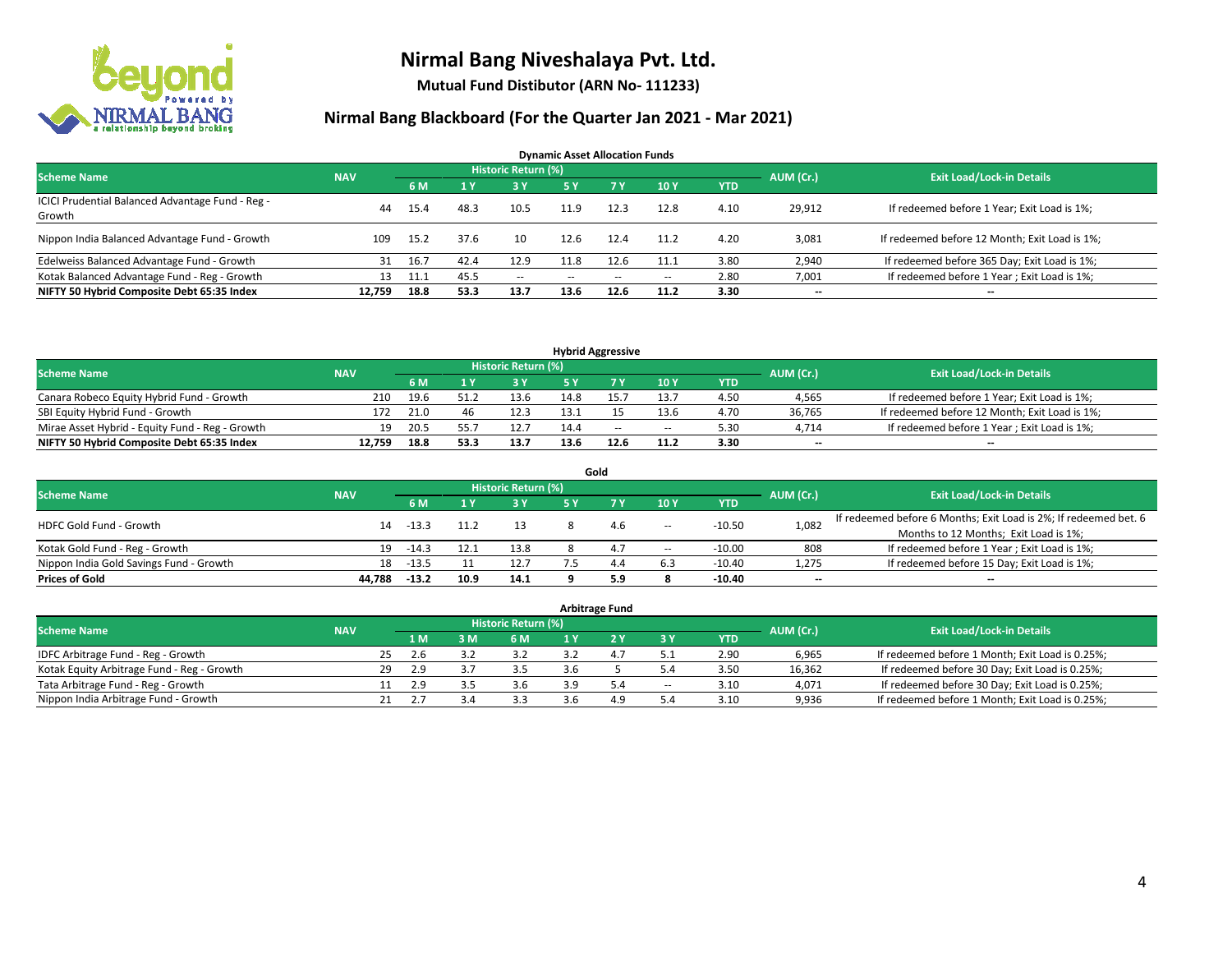

**Mutual Fund Distibutor (ARN No- 111233)**

| <b>Overnight Fund</b>                          |                          |     |     |                            |     |              |            |                          |           |                                  |  |  |  |
|------------------------------------------------|--------------------------|-----|-----|----------------------------|-----|--------------|------------|--------------------------|-----------|----------------------------------|--|--|--|
| <b>Scheme Name</b>                             | <b>NAV</b>               |     |     | <b>Historic Return (%)</b> |     |              | <b>YTM</b> | Avg                      | AUM (Cr.) | <b>Exit Load/Lock-in Details</b> |  |  |  |
|                                                |                          | 1W  | 2 W | l M                        | 3 M | $\sqrt{1}$ Y |            | <b>Maturity</b>          |           |                                  |  |  |  |
| IDFC Overnight Fund - Reg - Growth             | 1,094                    | 3.0 |     | 2.9                        | 2.9 | 2.8          | 3.21       | 0.00                     | 1,446     | Nil                              |  |  |  |
| Tata Overnight Fund - Reg - Growth             | 1,083                    | 3.1 | 3.1 | 2.9                        | 2.9 | 2.9          | 3.24       | 0.01                     | 1,146     | Nil                              |  |  |  |
| SBI Overnight Fund - Growth                    | 3,316                    | 3.1 | 3.1 |                            | 2.9 | 2.9          | 3.24       | 0.00                     | 10,802    | Nil                              |  |  |  |
| ICICI Prudential Overnight Fund - Reg - Growth | 111                      | 3.1 |     | 2.9                        | 2.9 | 2.9          | 3.23       |                          | 10,066    | Nil                              |  |  |  |
| Nippon India Overnight Fund - Reg - Growth     | 110                      | 3.1 |     | 2.9                        | 2.9 | 2.9          | 3.21       | 0.00                     | 4,748     | Nil                              |  |  |  |
| <b>CRISIL Liquid Fund Index</b>                | $\overline{\phantom{a}}$ | 3.8 | 3.6 | 3.4                        |     | 4.3          | --         | $\overline{\phantom{a}}$ | $- -$     | $-$                              |  |  |  |

| <b>Liauid Funds</b>                              |            |      |            |                     |    |     |                          |                          |           |                                  |  |  |  |
|--------------------------------------------------|------------|------|------------|---------------------|----|-----|--------------------------|--------------------------|-----------|----------------------------------|--|--|--|
| Scheme Name                                      | <b>NAV</b> |      |            | Historic Return (%) |    |     | <b>YTM</b>               | Avg                      | AUM (Cr.) | <b>Exit Load/Lock-in Details</b> |  |  |  |
|                                                  |            | 1 W  | <b>2 W</b> | 1 M                 | зM |     |                          | <b>Maturity</b>          |           |                                  |  |  |  |
| Aditya Birla Sun Life Liquid Fund - Reg - Growth | 329        | 3.4  |            | 2.9                 |    | : വ | 3.34                     | 0.08                     | 33,604    | *Ref Footnote                    |  |  |  |
| ICICI Prudential Liquid Fund - Reg - Growth      | 303        | 3.3  |            | 2.9                 |    | : വ | 3.37                     | 0.10                     | 42,470    | *Ref Footnote                    |  |  |  |
| Kotak Liquid Fund - Reg - Growth                 | 4,136      | -3.4 |            | 2.9                 |    |     | 3.28                     | 0.07                     | 27,602    | *Ref Footnote                    |  |  |  |
| Nippon India Liquid Fund - Growth                | 4,991      | 3.3  |            | 2.9                 |    | ιq  | 3.25                     | 0.07                     | 23,879    | *Ref Footnote                    |  |  |  |
| Mahindra Manulife Liquid Fund - Reg - Growth     | 1.328      | 3.5  |            |                     |    | ιq  | 3.43                     | 0.07                     | 1,462     | *Ref Footnote                    |  |  |  |
| <b>CRISIL Liquid Fund Index</b>                  | $- -$      | 3.8  | 3.b        | 3.4                 |    | 4.3 | $\overline{\phantom{a}}$ | $\overline{\phantom{a}}$ | $- -$     | $- -$                            |  |  |  |

| <b>Ultra Short Fund</b>                           |            |      |     |                            |     |        |            |                 |           |                                  |  |  |  |
|---------------------------------------------------|------------|------|-----|----------------------------|-----|--------|------------|-----------------|-----------|----------------------------------|--|--|--|
| <b>Scheme Name</b>                                | <b>NAV</b> |      |     | <b>Historic Return (%)</b> |     |        | <b>YTM</b> | Avg             | AUM (Cr.) | <b>Exit Load/Lock-in Details</b> |  |  |  |
|                                                   |            | 1 M  | 3 M | 6 M                        | 1 Y | - 3 Y  |            | <b>Maturity</b> |           |                                  |  |  |  |
| HDFC Ultra Short Term Fund - Reg - Growth         | 12         | 3.2  |     | 3.9                        | 6.7 | $\sim$ | 3.92       | 0.42            | 18,426    | Nil                              |  |  |  |
| ICICI Prudential Ultra Short Term Fund - Growth   | 22         | 3.8  |     | 4.5                        | 6.7 |        | 4.91       | 0.43            | 8,853     | Nil                              |  |  |  |
| UTI Ultra Short Term Fund - Growth                | 3.253      | 2.6  |     |                            |     | 4.9    | 4.08       | 0.34            | 2,402     | Nil                              |  |  |  |
| Aditya Birla Sun Life Savings Fund - Reg - Growth | 422        | -3.5 | 2.9 | 4.2                        |     |        | 4.19       | 0.52            | 17,086    | Nil                              |  |  |  |
| <b>NIFTY Ultra Short Duration Debt Index</b>      | 4.252      | 3.6  | 3.5 | 3.8                        | 5.4 | 6.8    | $- -$      | $- -$           | $- -$     | $\overline{\phantom{a}}$         |  |  |  |

| <b>Money Market Fund</b>                         |                          |     |     |                            |                |           |            |                 |           |                                               |  |  |  |  |
|--------------------------------------------------|--------------------------|-----|-----|----------------------------|----------------|-----------|------------|-----------------|-----------|-----------------------------------------------|--|--|--|--|
| <b>Scheme Name</b>                               | <b>NAV</b>               |     |     | <b>Historic Return (%)</b> |                |           | <b>YTM</b> | Avg             | AUM (Cr.) | <b>Exit Load/Lock-in Details</b>              |  |  |  |  |
|                                                  |                          | 1 M | 3M  | <b>6M</b>                  | 1 <sub>Y</sub> | $Z$ 3 $V$ |            | <b>Maturity</b> |           |                                               |  |  |  |  |
| Aditya Birla Sun Life Money Manager Fund - Reg - | 284                      | 3.9 | 3.5 | 3.9                        | 6.9            |           | 3.8        | 0.33            | 11,983    | Nil                                           |  |  |  |  |
| Growth                                           |                          |     |     |                            |                |           |            |                 |           |                                               |  |  |  |  |
| SBI Savings Fund - Growth                        | 33                       | 3.2 | 3.1 | 3.5                        | 5.8            | 6.5       | 3.73       | 0.22            | 22,442    | If redeemed before 3 Days; Exit Load is 0.1%; |  |  |  |  |
| HDFC Money Market Fund - Growth                  | 4,409                    | 3.6 | 3.3 | 3.7                        |                |           | 3.75       | 0.35            | 10,914    | Nil                                           |  |  |  |  |
| Tata Money Market Fund - Reg - Growth            | 3,630                    | 3.5 | 3.4 | 3.8                        | 6.             | 4.3       | 3.68       | 0.39            | 2,402     | Nil                                           |  |  |  |  |
| <b>CRISIL Liquid Fund Index</b>                  | $\overline{\phantom{a}}$ | 3.4 | 3.5 | 3.6                        | 4.3            | $- -$     | --         | $- -$           | $- -$     | $-$                                           |  |  |  |  |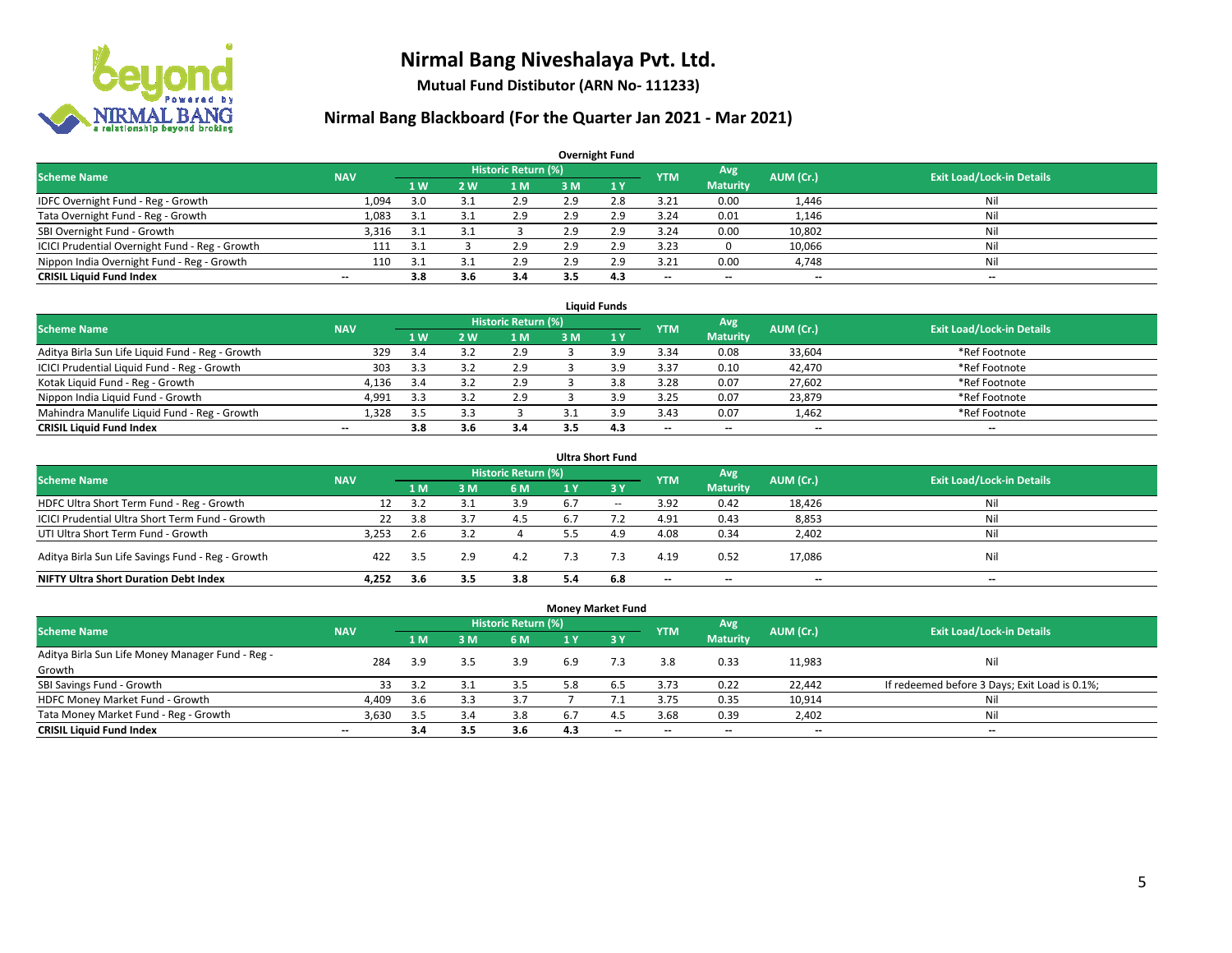

**Mutual Fund Distibutor (ARN No- 111233)**

| <b>Short Term Fund</b>                           |            |    |        |      |                     |      |     |            |                 |           |                                  |  |  |  |
|--------------------------------------------------|------------|----|--------|------|---------------------|------|-----|------------|-----------------|-----------|----------------------------------|--|--|--|
| <b>Scheme Name</b>                               | <b>NAV</b> |    |        |      | Historic Return (%) |      |     | <b>YTM</b> | Avg \           | AUM (Cr.) | <b>Exit Load/Lock-in Details</b> |  |  |  |
|                                                  |            |    | 1 M    | 8 M  | 6 M                 |      |     |            | <b>Maturity</b> |           |                                  |  |  |  |
| HDFC Short Term Debt Fund - Growth               |            | 24 | $-0.3$ | -0., | 4.5                 | 10.8 |     | 5.62       | 3.01            | 17,398    | Nil                              |  |  |  |
| Nippon India Short Term Fund - Growth            |            |    |        |      |                     | 0.2  | 7.b | 5.61       | 2.34            | 8,565     | Nil                              |  |  |  |
| <b>ICICI Prudential Short Term Fund - Growth</b> |            | 46 | $-0.2$ |      |                     | 10.6 | ∡.8 | 5.11       | 2.40            | 23.715    | Nil                              |  |  |  |

| <b>Low Duration Fund</b>                     |            |        |  |                     |     |  |            |                 |           |                                  |  |  |  |
|----------------------------------------------|------------|--------|--|---------------------|-----|--|------------|-----------------|-----------|----------------------------------|--|--|--|
| <b>Scheme Name</b>                           | <b>NAV</b> |        |  | Historic Return (%) |     |  | <b>YTM</b> | Avg             | AUM (Cr.) | <b>Exit Load/Lock-in Details</b> |  |  |  |
|                                              |            | 1 M    |  | 6 M                 |     |  |            | <b>Maturity</b> |           |                                  |  |  |  |
| <b>HDFC Low Duration Fund - Growth</b>       | 45         | $-0.3$ |  |                     | 8.2 |  | 4.75       | 1.91            | 25,094    | Nil                              |  |  |  |
| ICICI Prudential Savings Fund - Reg - Growth | 415        | $-1h$  |  | 4.9                 | 8.7 |  | 4.46       | 2.22            | 28,464    | Nil                              |  |  |  |
| Kotak Low Duration Fund - Std - Growth       | 2,620      | 0.9    |  | 3.9                 | 7.8 |  | 4.58       | 1.23            | 13.761    | Nil                              |  |  |  |

| <b>Banking &amp; PSU Bond Funds</b>                 |            |    |        |      |                     |      |        |            |                 |           |                                  |  |  |
|-----------------------------------------------------|------------|----|--------|------|---------------------|------|--------|------------|-----------------|-----------|----------------------------------|--|--|
| <b>Scheme Name</b>                                  | <b>NAV</b> |    |        |      | Historic Return (%) |      |        | <b>YTM</b> | Avg             | AUM (Cr.) | <b>Exit Load/Lock-in Details</b> |  |  |
|                                                     |            |    | 1 M    | . M  | <b>6M</b>           |      |        |            | <b>Maturity</b> |           |                                  |  |  |
| HDFC Banking and PSU Debt Fund - Reg - Growth       |            | 18 | -1.8   |      | 4.4                 | 10.6 | 8.3    | 5.60       | 3.13            | 10,364    | Nil                              |  |  |
| Tata Banking & PSU Debt Fund - Reg - Growth         |            |    | -3.9   | -3.0 | 3.9                 |      | $\sim$ | 5.54       | 3.49            | 686       | Nil                              |  |  |
| Kotak Banking and PSU Debt Fund - Reg - Growth      |            | 50 | $-4.9$ |      | 3.4                 |      | õ. J   | 5.54       | 3.46            | 10.841    | Nil                              |  |  |
| Nippon India Banking & PSU Debt Fund - Reg - Growth |            | 16 |        |      | 3.9                 |      | 8.6    | 5.27       | 3.24            | 7,208     | Nil                              |  |  |

| <b>Corporate Bond Funds</b>                         |            |    |        |        |                                  |      |        |            |                 |           |                                  |  |  |
|-----------------------------------------------------|------------|----|--------|--------|----------------------------------|------|--------|------------|-----------------|-----------|----------------------------------|--|--|
| <b>Scheme Name</b>                                  | <b>NAV</b> |    |        |        | Historic Return (%) <sup> </sup> |      |        | <b>YTM</b> | Avg             | AUM (Cr.) | <b>Exit Load/Lock-in Details</b> |  |  |
|                                                     |            |    | 1 M    | : M    | 6 M                              | 1 Y  |        |            | <b>Maturity</b> |           |                                  |  |  |
| ICICI Prudential Corporate Bond Fund - Reg - Growth |            | 23 | 0.9    | 0.7    | 4.9                              | 10.5 | 8.4    | 4.94       | 2.97            | 19,676    | Nil                              |  |  |
| IDFC Corporate Bond Fund - Reg - Growth             |            |    |        |        | 4.9                              | 12.3 | -8.1   | 5.56       | 2.98            | 22,810    | Nil                              |  |  |
| HDFC Corporate Bond Fund - Growth                   |            | 25 | $-1.2$ | $-2.3$ | 4.3                              |      | 8.8    | 5.61       | 4.26            | 29,251    | Nil                              |  |  |
| UTI Corporate Bond Fund - Reg - Growth              |            | 13 | 0.9    | -1.2   | 4.4                              | 10.5 | $\sim$ | 5.25       | 2.11            | 3,470     | Nil                              |  |  |

|                                            |            |    |     |     |                            |      | <b>Credit Risk Fund</b> |            |                        |           |                                                                       |
|--------------------------------------------|------------|----|-----|-----|----------------------------|------|-------------------------|------------|------------------------|-----------|-----------------------------------------------------------------------|
| <b>Scheme Name</b>                         | <b>NAV</b> |    |     |     | <b>Historic Return (%)</b> |      |                         | <b>YTM</b> | Avg<br><b>Maturity</b> | AUM (Cr.) | <b>Exit Load/Lock-in Details</b>                                      |
|                                            |            |    | 1 M | : M | 6 M                        | 1 Y  | $\overline{3}$ Y        |            |                        |           |                                                                       |
| ICICI Prudential Credit Risk Fund - Growth |            | 24 |     | 2.4 | 7.2                        | 10   | 8.3                     | 7.54       | 1.85                   | 7,117     | If redeemed before 1 Year; Exit Load is 1%;                           |
| HDFC Credit Risk Debt Fund - Reg - Growth  |            | 18 |     |     | 9.5                        | 11.3 | -8.1                    | 7.94       | 2.44                   | 6,996     | If redeemed before 12 Month; Exit Load is 1%; If redeemed bet. 12     |
|                                            |            |    |     |     |                            |      |                         |            |                        |           | Month to 18 Month; Exit Load is 0.5%;                                 |
|                                            |            |    |     |     |                            |      |                         |            |                        |           | If redeemed before 12 Month; Exit Load is 3%; If redeemed bet. 12     |
| SBI Credit Risk Fund - Growth              |            | 34 | 2.0 |     | 6.6                        | 9.5  |                         | 6.96       | 1.75                   |           | 3,589 Month to 24 Month; Exit Load is 1.5%; If redeemed bet. 24 Month |
|                                            |            |    |     |     |                            |      |                         |            |                        |           | to 36 Month; Exit Load is 0.75%;                                      |